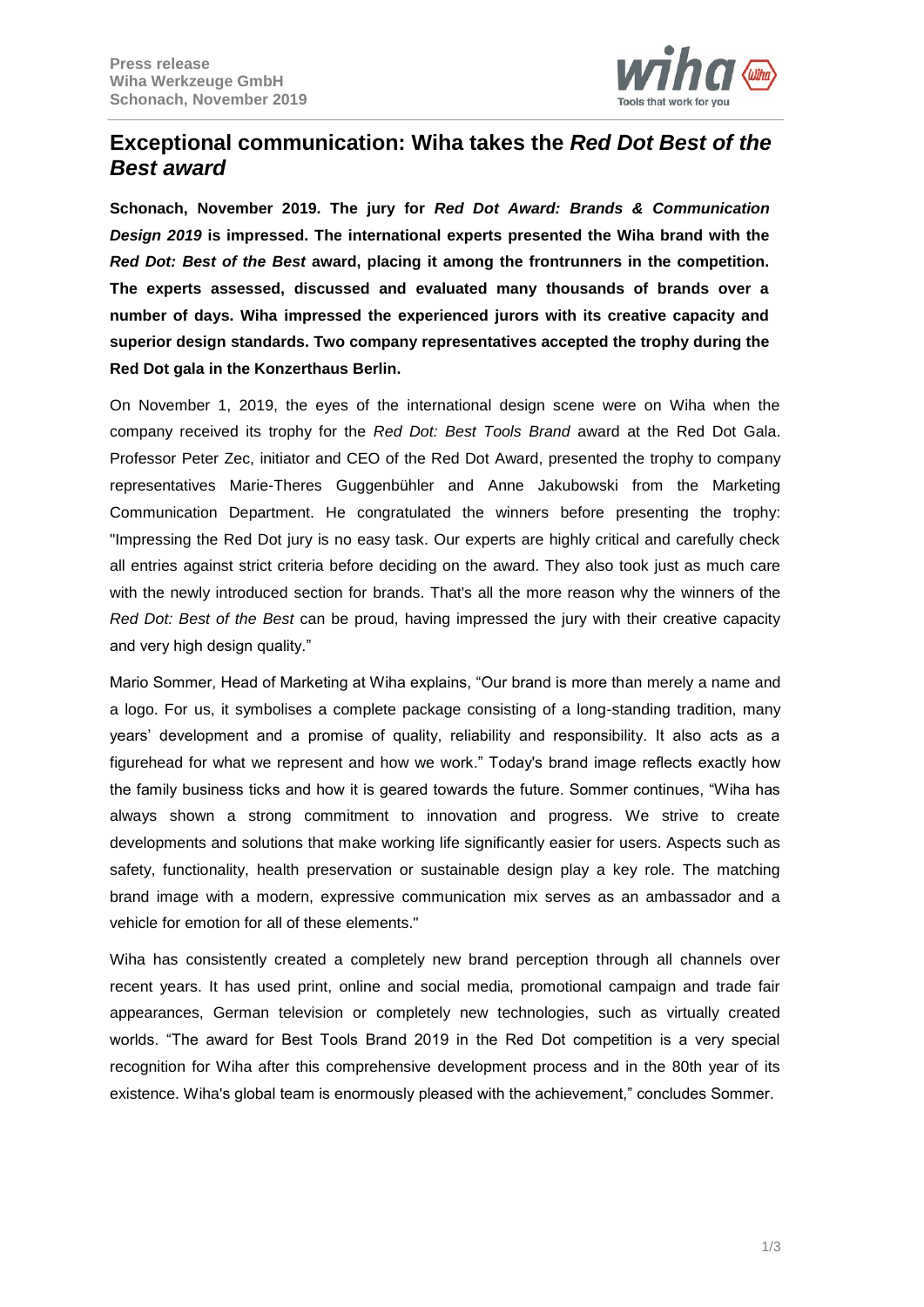

## **Image // Copyright**

Wiha\_Red Dot\_Brand\_2019\_1\_credit Red Dot **©:** Red Dot

# **Image caption**

Marie-Theres Guggenbühler and Anne Jakubowski from the Marketing Communication Department accepted the Best of the Best Trophy on behalf of the entire Wiha team from Professor Dr. Peter Zec, initiator and CEO of the Red Dot Awards and jury member Prof. Laurent Lacour, in the Konzerthaus Berlin.

**From left to right:** Prof. Dr. Peter Zec, Anne Jakubowski, Marie-Theres Guggenbühler, Prof. Laurent Lacour.





**Image // Copyright** Wiha\_Red Dot\_Brand\_2019\_2\_credit Red Dot ©: Red Dot

**Image // Copyright** Red Dot\_Brand\_Gala 2019\_Konzerthaus 2\_credit Red Dot **©:** Red Dot

#### **Image caption**

The Berlin Konzerthaus offered a festive and very special setting for the award gala of the Red Dot: Brands & Communication Design 2019.

**Image** Wiha\_Image\_brand\_reddot\_3\_300dpi.jpg

#### **Image caption**

Hand tool manufacturer Wiha receives the *Red Dot Award: Best of the Best* award for its exceptional branding.